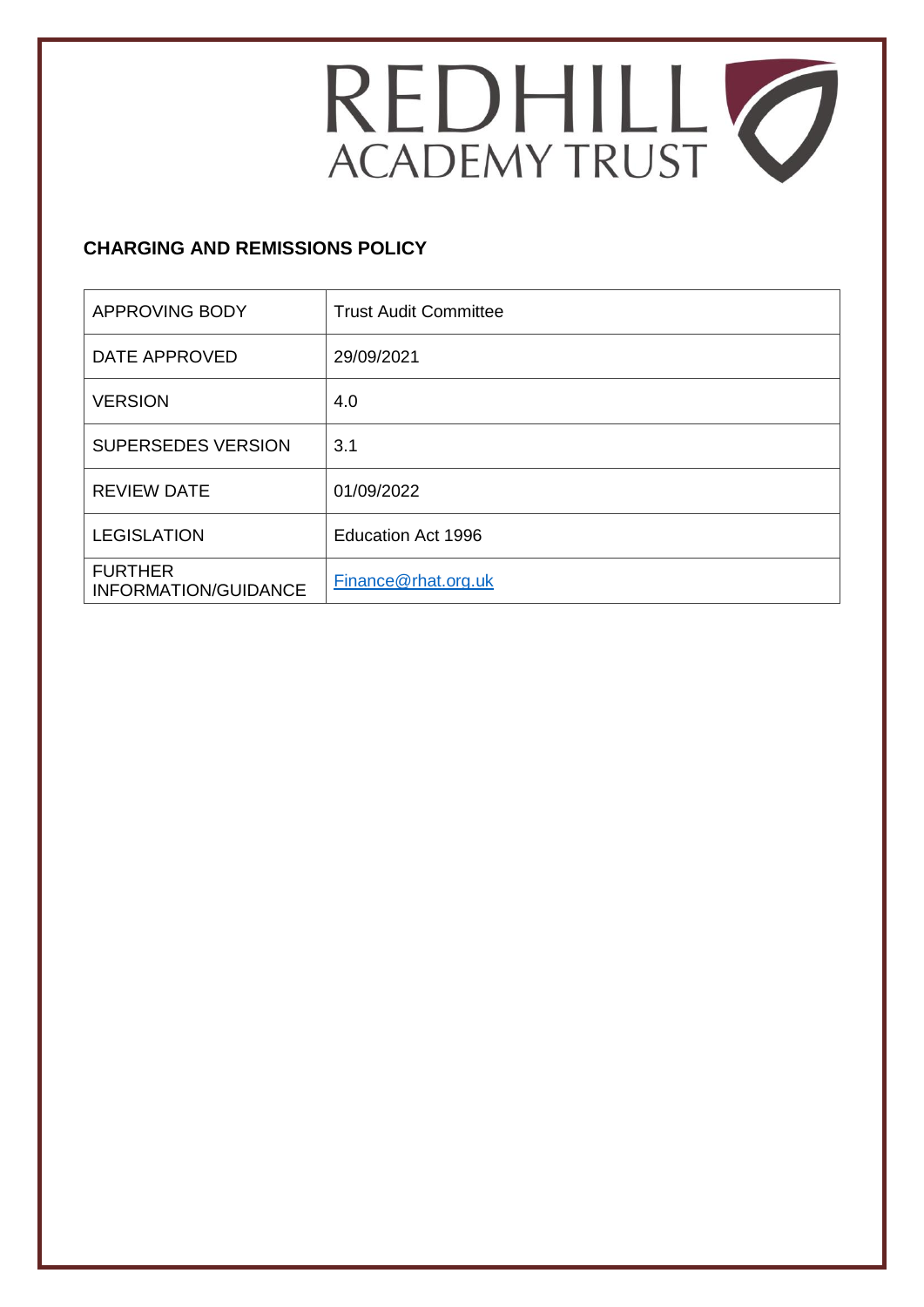

## **CONTENTS**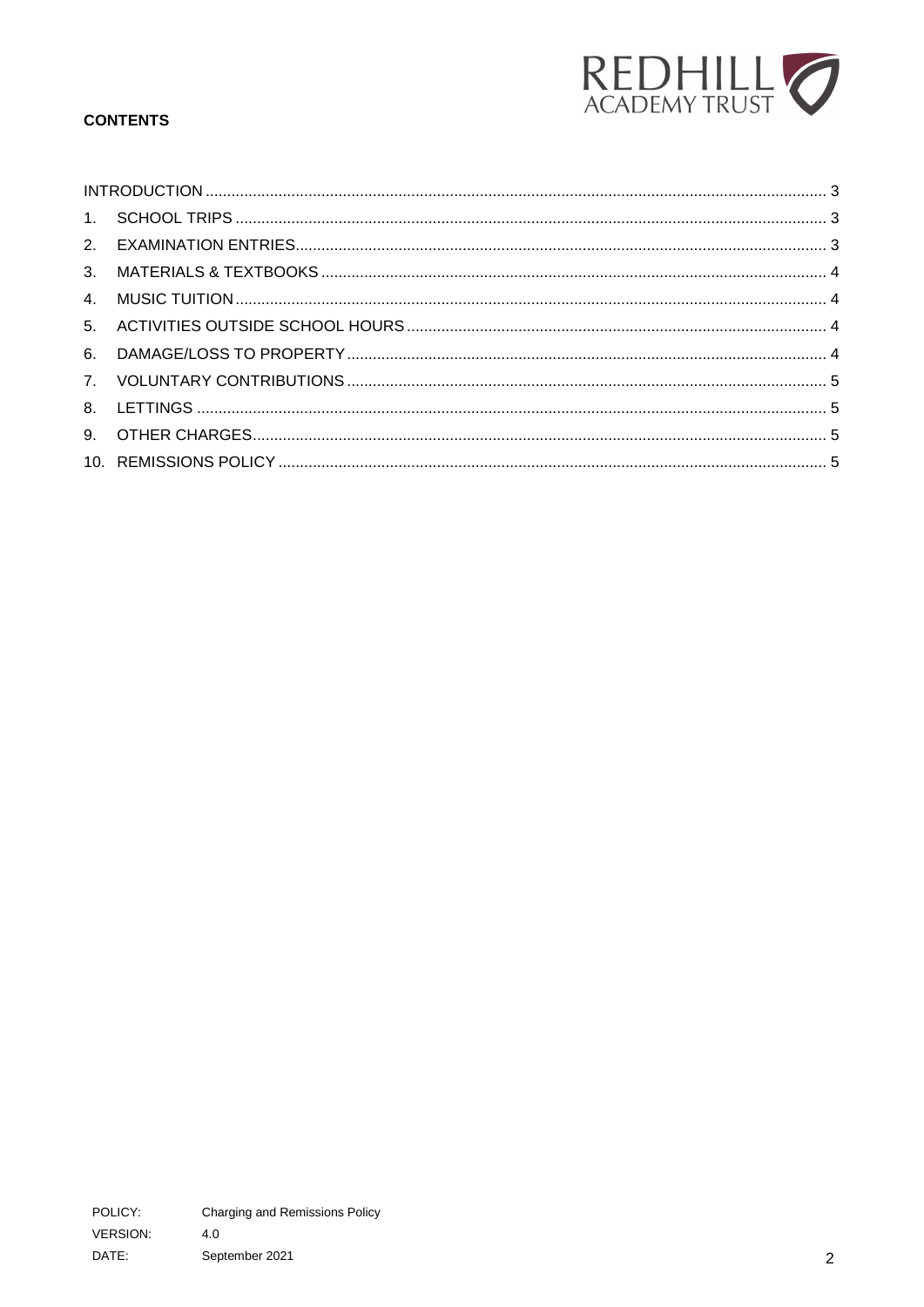

## <span id="page-2-0"></span>**INTRODUCTION**

This Charging & Remissions policy has been compiled in line with DFE requirements and in accordance with the Education Act 1996.

#### <span id="page-2-1"></span>**1. SCHOOL TRIPS**

#### **Day Trips – Essential**

A full voluntary contribution should be requested for all essential trips. In extraordinary circumstances, subsidies may be applied at the discretion of the Business / Operations Manager. (A trip is only essential, when there is no alternative method of delivering the same curriculum benefit within the academy)

#### **Day Trips – Non-Essential**

A charge will be levied for the full cost of the day trips that take place as a non-essential part of the curriculum.

#### **Residential Trips – Essential**

For residential trips which form an essential part of the curriculum:

- if the amount of academy time on the trip is less than half of the total time of the trip, a charge will be levied up to the full cost of the trip.
- if the amount of academy time on the trip is half or more of the total time of the trip, a charge will be levied for board and lodging.

#### **Residential trips – Non-Essential**

A charge will be levied for the full cost of the trip.

 If a pupil's payment has not been received before the closing date of any chargeable trip the academy reserves the right to remove the pupil from the trip. If there are any outstanding amounts for previous trips the academy reserves the right to take reasonable steps to recover the debt, including but not limited to, offsetting payments for trips and events which have not yet taken place.

#### <span id="page-2-2"></span>**2. EXAMINATION ENTRIES**

- A charge will be levied in respect of examination entries for pupils where the academy has not prepared the pupil for the examination.
- A charge will be levied in respect of examination entries for pupils where the academy has prepared the pupil for the examination and it considers that for educational reasons the pupil should not be entered and the pupil's parent/guardian wishes the pupil to be entered (or pupil him/herself when over 18 years old).
- A charge will be levied in respect of examination re-sits for pupils where the academy considers that for educational reasons the pupil should not be entered and the pupil's parent/guardian wishes the pupil to be entered (or pupil him/herself when over 18 years old).

| POLICY:         | Charging and Remissions Policy |
|-----------------|--------------------------------|
| <b>VERSION:</b> | 4.0                            |
| DATE:           | September 2021                 |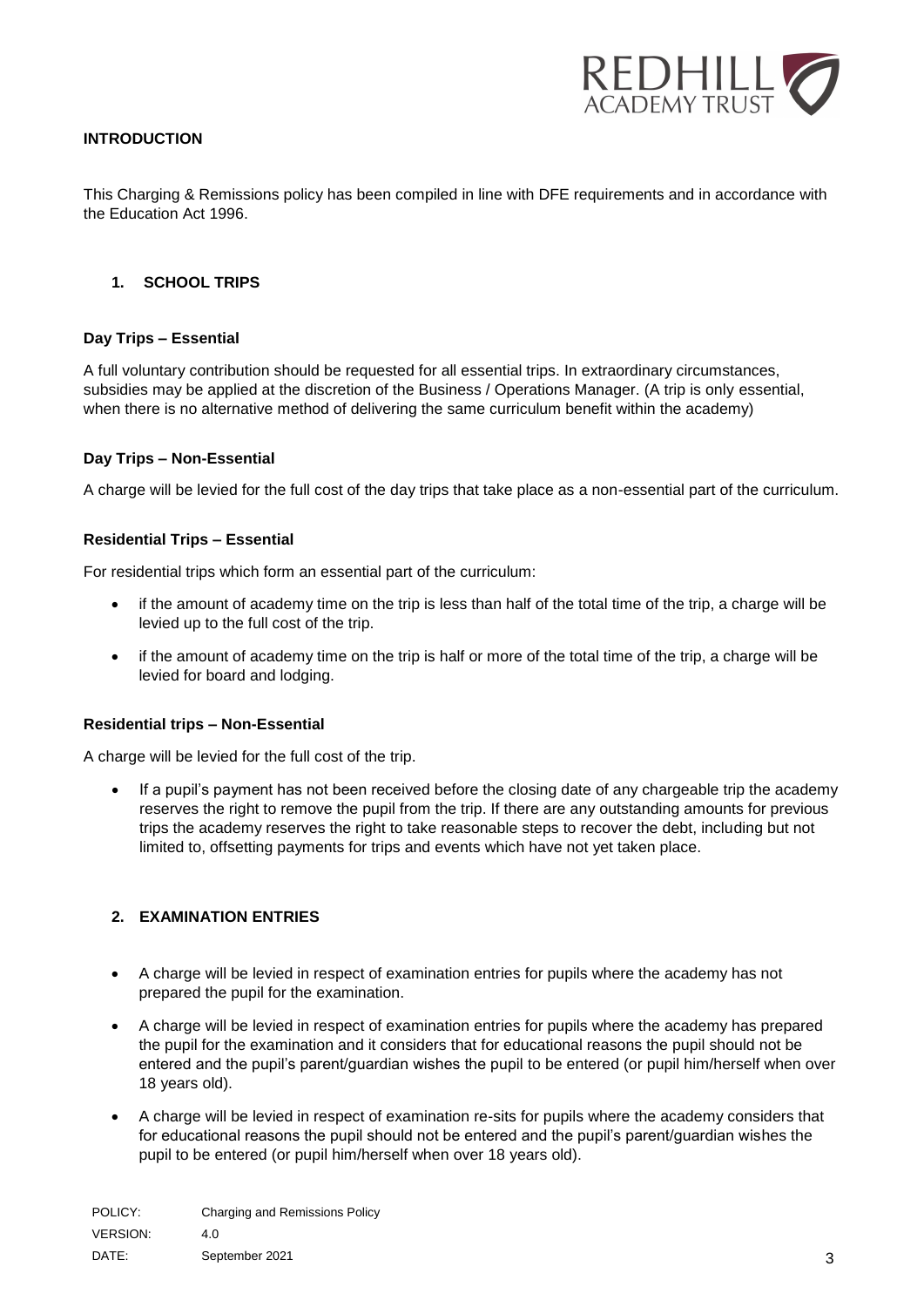

- A charge will be levied where a pupil fails without good reason to complete the requirements of any public examination where the academy paid or agreed to pay the entry fee.
- The charge levied in 6 8 above will be the cost of the examination entry, plus any applicable centre costs.

#### <span id="page-3-0"></span>**3. MATERIALS & TEXTBOOKS**

 Where a pupil or parent wishes to retain items produced as a result of art, craft and design, or design and technology, a charge may be levied for the cost of the materials used. In the case of Food Technology, pupils usually provide their own ingredients, but if the pupil forgets and the academy provides the ingredients they may levy a charge. Textbooks are provided free of charge, but in some subjects, additional revision guides are available, for which a charge may be made.

#### <span id="page-3-1"></span>**4. MUSIC TUITION**

 The academy levies charges in respect of individual and group music tuition. Those pupils who have chosen GCSE music as an option may receive music tuition for one instrument free of charge at the academy's discretion. Tuition fees will be invoiced one term in advance and must be paid in full prior to tuition being received.

#### <span id="page-3-2"></span>**5. ACTIVITIES OUTSIDE SCHOOL HOURS**

- No charge will be made for activities outside academy hours that are part of the National Curriculum.
- If a pupil is prepared outside academy hours for an examination that is not set out in regulations (the full list of which is available from the academy), a charge will be levied for tuition and other costs.
- For all other activities outside academy hours, a charge up to the cost of the activity may be levied.

#### <span id="page-3-3"></span>**6. DAMAGE/LOSS TO PROPERTY**

- A charge will be levied in respect of wilful damage, neglect or loss of academy property (including premises, furniture, equipment, books or materials), the charge to be the cost of replacement or repair, or such lower cost as the Head teacher or Operations Manager may decide.
- A charge will be levied in respect of wilful damage, neglect or loss of property (including premises, furniture, equipment, books or materials) belonging to a third party, where the cost has been recharged to the academy. The charge to be the cost of replacement or repair, or such lower cost as the Head teacher or Operations Manager may decide.